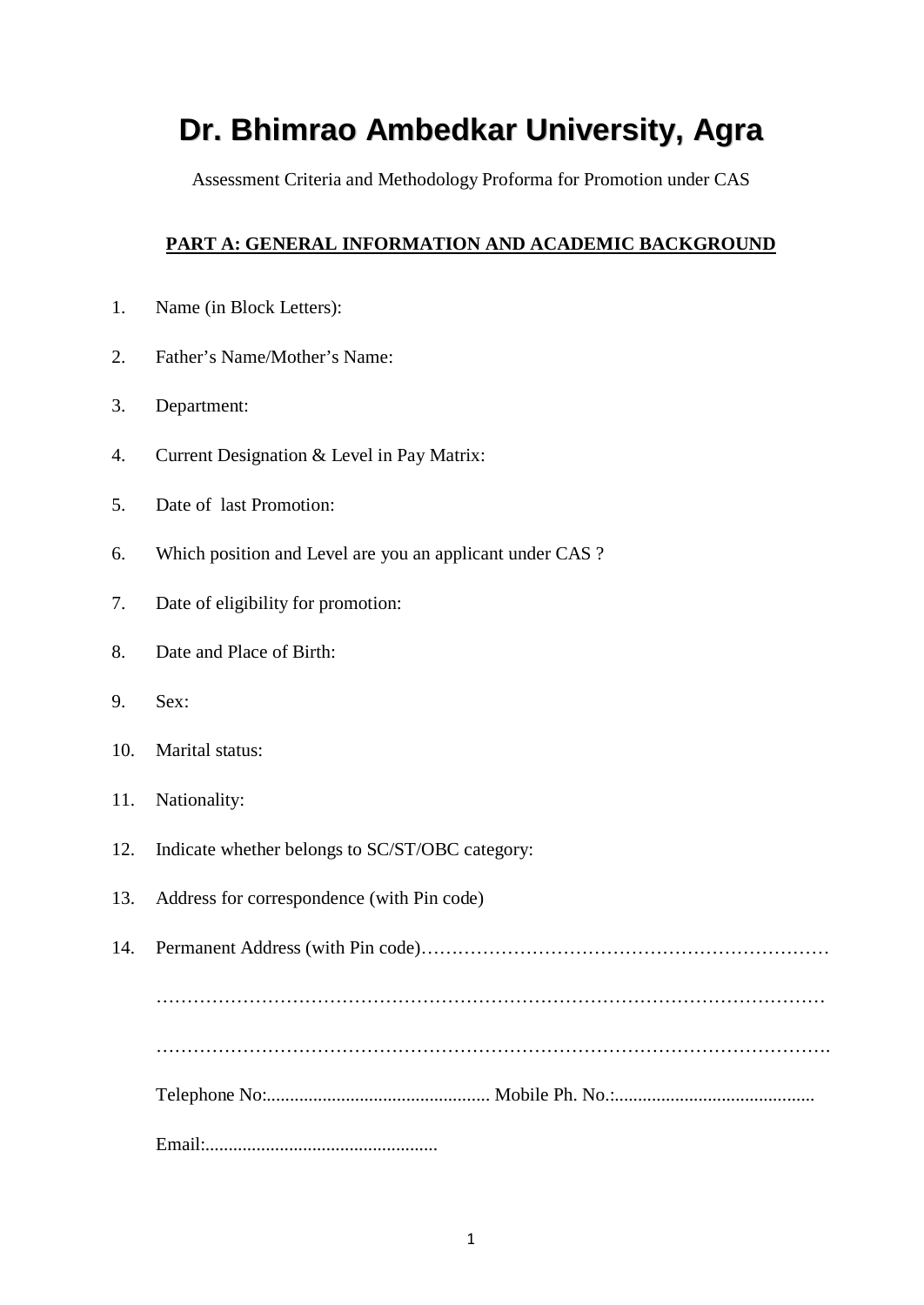# 15. Academic Qualifications

| <b>Examination</b>            | Name of the<br><b>Board/University</b> | <b>Year of</b><br><b>Passing</b> | Percentage<br>of marks<br>obtained | Division /<br><b>Class/Grade</b> | <b>Subject</b> |
|-------------------------------|----------------------------------------|----------------------------------|------------------------------------|----------------------------------|----------------|
| High School/Metric            |                                        |                                  |                                    |                                  |                |
| Intermediate                  |                                        |                                  |                                    |                                  |                |
| B.A./B.Sc./B.Com./<br>B.Tech. |                                        |                                  |                                    |                                  |                |
| M.A./M.Sc./M.Com              |                                        |                                  |                                    |                                  |                |
| Others examination,<br>if any |                                        |                                  |                                    |                                  |                |

16. Research Degree(s)

| <b>Degrees</b>  | <b>Title</b> | Date of Award | University |
|-----------------|--------------|---------------|------------|
| M.Phil./M.Tech. |              |               |            |
| Ph.D./D.Phil.   |              |               |            |
| D.Sc./D.Litt.   |              |               |            |

17. Appointment held prior to joining this institution

|                    |                         |         | Date of Joining | <b>Salary with</b> | <b>Reason of</b> |  |
|--------------------|-------------------------|---------|-----------------|--------------------|------------------|--|
| <b>Designation</b> | <b>Name of Employer</b> | Joining | Leaving         | Grade              | leaving          |  |
|                    |                         |         |                 |                    |                  |  |
|                    |                         |         |                 |                    |                  |  |
|                    |                         |         |                 |                    |                  |  |
|                    |                         |         |                 |                    |                  |  |

18. Posts held after appointment at this Institute:

|                    |                   | Date of actual Joining |                |                    |
|--------------------|-------------------|------------------------|----------------|--------------------|
| <b>Designation</b> | <b>Department</b> | From                   | T <sub>o</sub> | <b>Grade/Level</b> |
|                    |                   |                        |                |                    |
|                    |                   |                        |                |                    |
|                    |                   |                        |                |                    |
|                    |                   |                        |                |                    |
|                    |                   |                        |                |                    |
|                    |                   |                        |                |                    |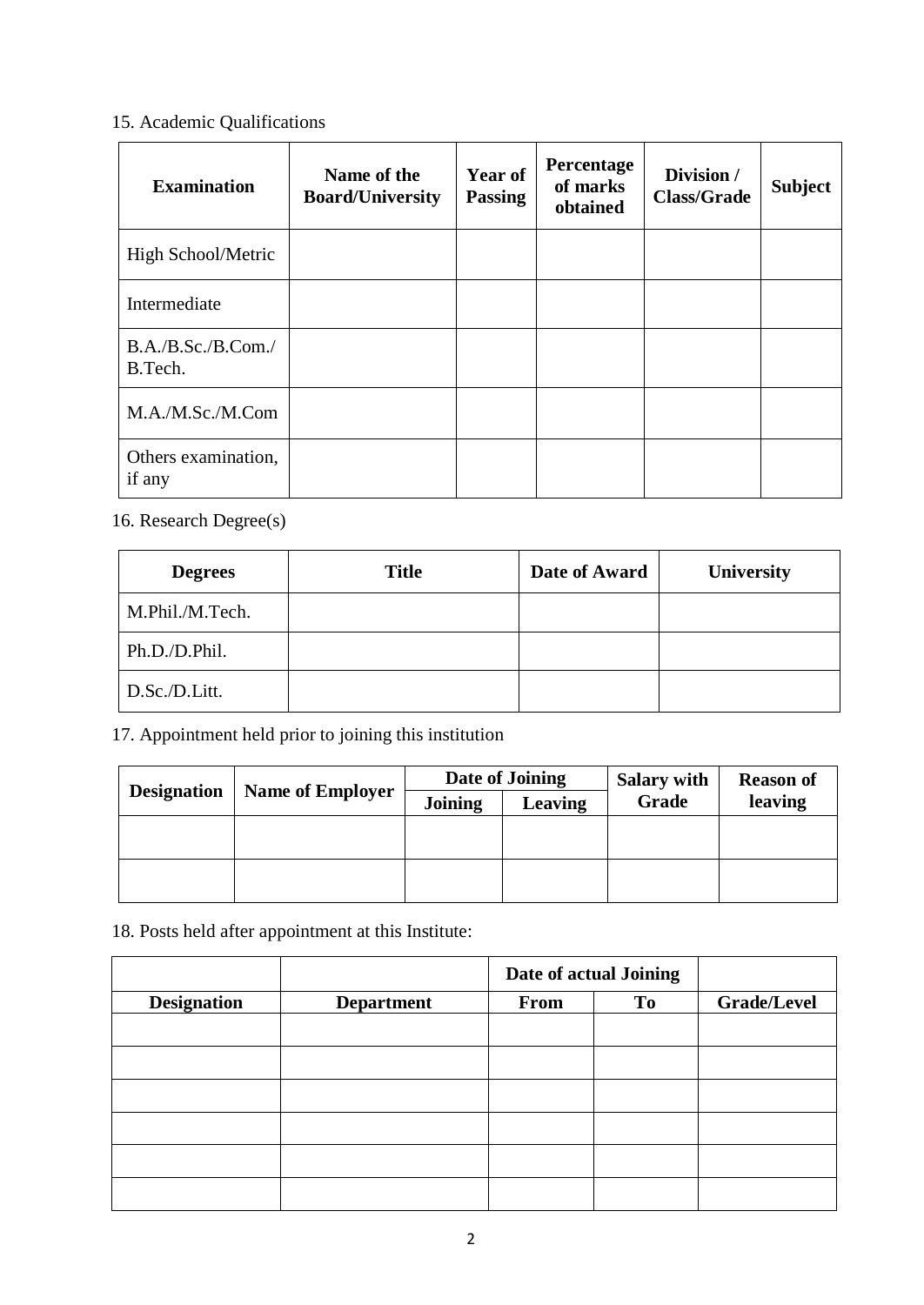| 19. Period of teaching experience : P.G. Classes (in years)    : U.G. Classes (in years) |
|------------------------------------------------------------------------------------------|
| 20. Research Experience excluding years spent in M.Phil / Ph.D. (In years)               |
| 21. Fields of Specialization under the Subject/Discipline                                |
|                                                                                          |

- (a) .............................................
- (b) ….........................................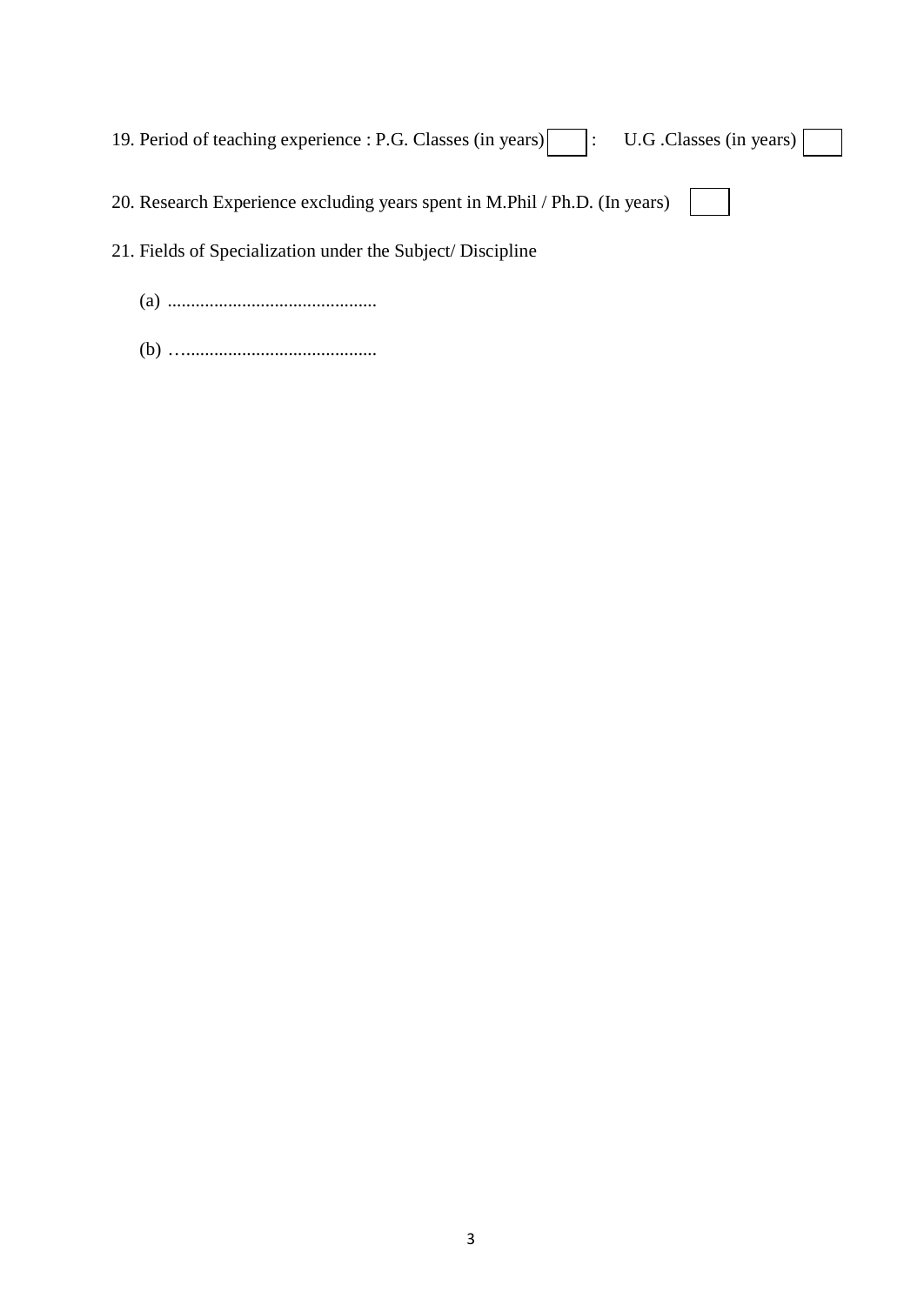# **PART B: ASSESSMENT OF THE PERFORMANCE**

(Please see detailed instructions of this Assessment Criteria and Methodology proforma before filling out this section)

# **Information for the year 20\_\_ - 20\_\_**

#### **CATEGORY: I.** TEACHING, LEARNING AND EVALUATION RELATED ACTIVITES

**1A.** Teaching : (Classes taught includes session tutorials, lab and other teaching related activities): (regular and punctuality to class, remedial teaching, clarifying doubts, counseling and mentoring, additional teaching etc.)

| S.N. | Course/Paper<br>(Evidences to be attached) | No. of<br>classes<br>assigned | No. of<br>classes<br>taught | % age of<br>classes<br>taught | Grade (Please<br>refer table 1 of<br>Appendix II) |  |  |
|------|--------------------------------------------|-------------------------------|-----------------------------|-------------------------------|---------------------------------------------------|--|--|
|      | (Academic Year July-June)                  |                               |                             |                               |                                                   |  |  |
|      |                                            |                               |                             |                               |                                                   |  |  |
|      |                                            |                               |                             |                               |                                                   |  |  |
|      |                                            |                               |                             |                               |                                                   |  |  |
|      |                                            |                               |                             |                               |                                                   |  |  |
|      |                                            |                               |                             |                               |                                                   |  |  |
|      |                                            |                               |                             |                               |                                                   |  |  |
|      |                                            |                               |                             |                               |                                                   |  |  |
|      |                                            |                               |                             |                               |                                                   |  |  |
|      |                                            |                               |                             |                               |                                                   |  |  |
|      | Grade*                                     |                               |                             |                               |                                                   |  |  |

\*(Grading Criteria: 80% & above- **Good**, Below 80% but 70% & above- **Satisfactory**, Less than 70% - **Not satisfactory**)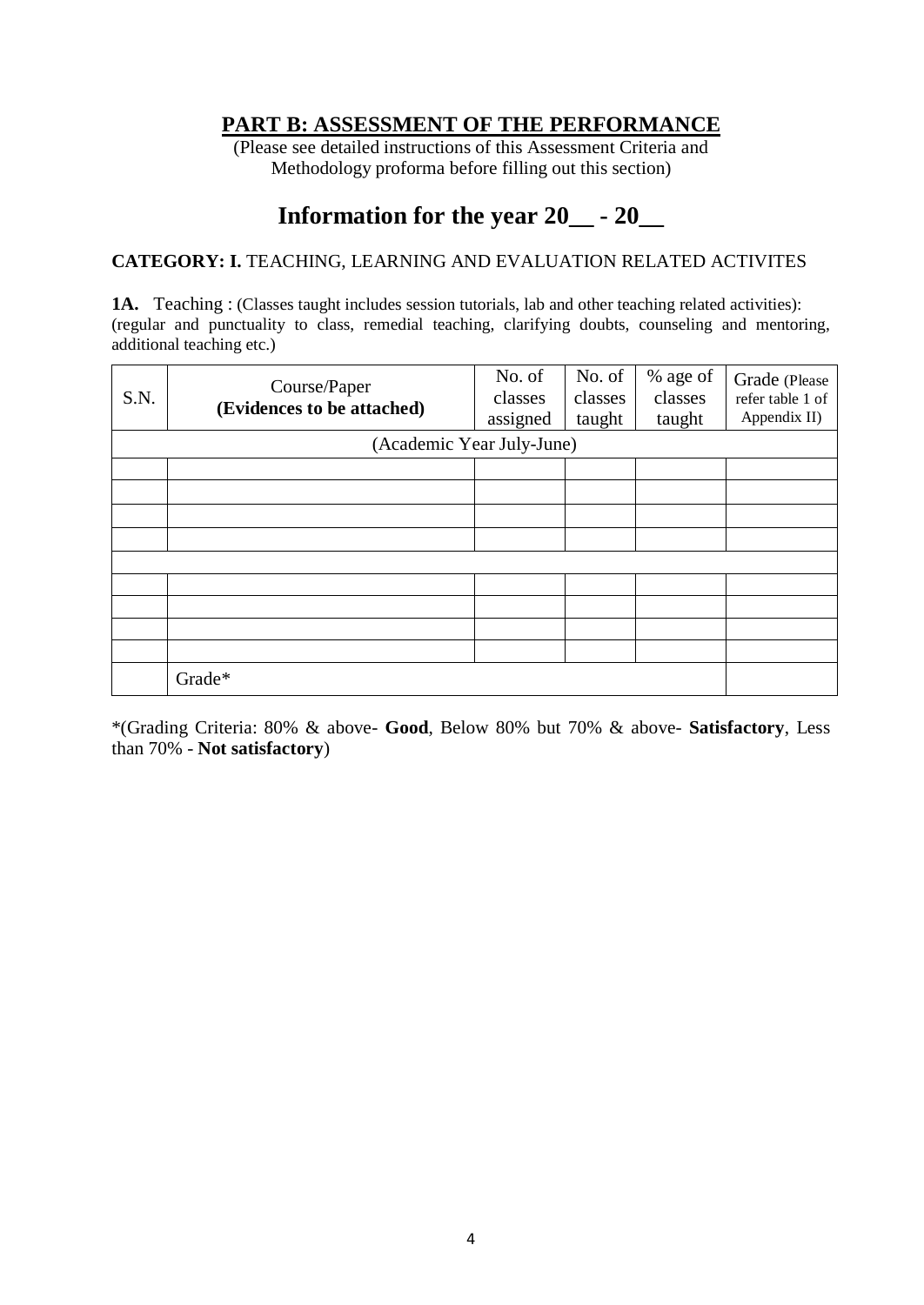| S.N. | Activities*<br>(Please mention the activities involved out of the activities listed below) | Grade (Please<br>refer table 1 of |
|------|--------------------------------------------------------------------------------------------|-----------------------------------|
|      | (Evidences to be attached)                                                                 | Appendix II)                      |
|      | Academic Year(July-June)                                                                   |                                   |
|      |                                                                                            |                                   |
|      |                                                                                            |                                   |
|      |                                                                                            |                                   |
|      |                                                                                            |                                   |
|      |                                                                                            |                                   |
|      |                                                                                            |                                   |
|      |                                                                                            |                                   |
|      |                                                                                            |                                   |
|      |                                                                                            |                                   |
|      | Grade#                                                                                     |                                   |

#### **1B. Involvement in the University students related activities/research activities**:

\*Involvement in students related activities/research activities:

- (a) Administrative responsibilities such as Head/ Chairperson /Dean/ Director/ Co-ordinator, Warden etc.
- (b) Examination and evaluation duties assigned by the University or attending the examination paper evaluation.
- (c) Student related co-curricular, extension and field based activities such as students clubs, career counseling, study visits, students seminars and other events, cultural, sports, NCC, NSS and community services.
- (d) Organising seminars/conferences/workshops, other universities activities.
- (e) Evidence of actively involved in guiding Ph.D. students.
- (f) Conducting minor or major research project sponsored by national or international agencies.
- (g) At least one single or joint publication in peer reviewed or UGC list of Journals.

#### **#Grading Criteria:**

Good-Involved in at least 3 activities

Satisfactory- 1 to 2 activities

Not satisfactory- Not involved/undertaken any of the activities.

**Note:** Number of activities can be within or across the broad categories of activities.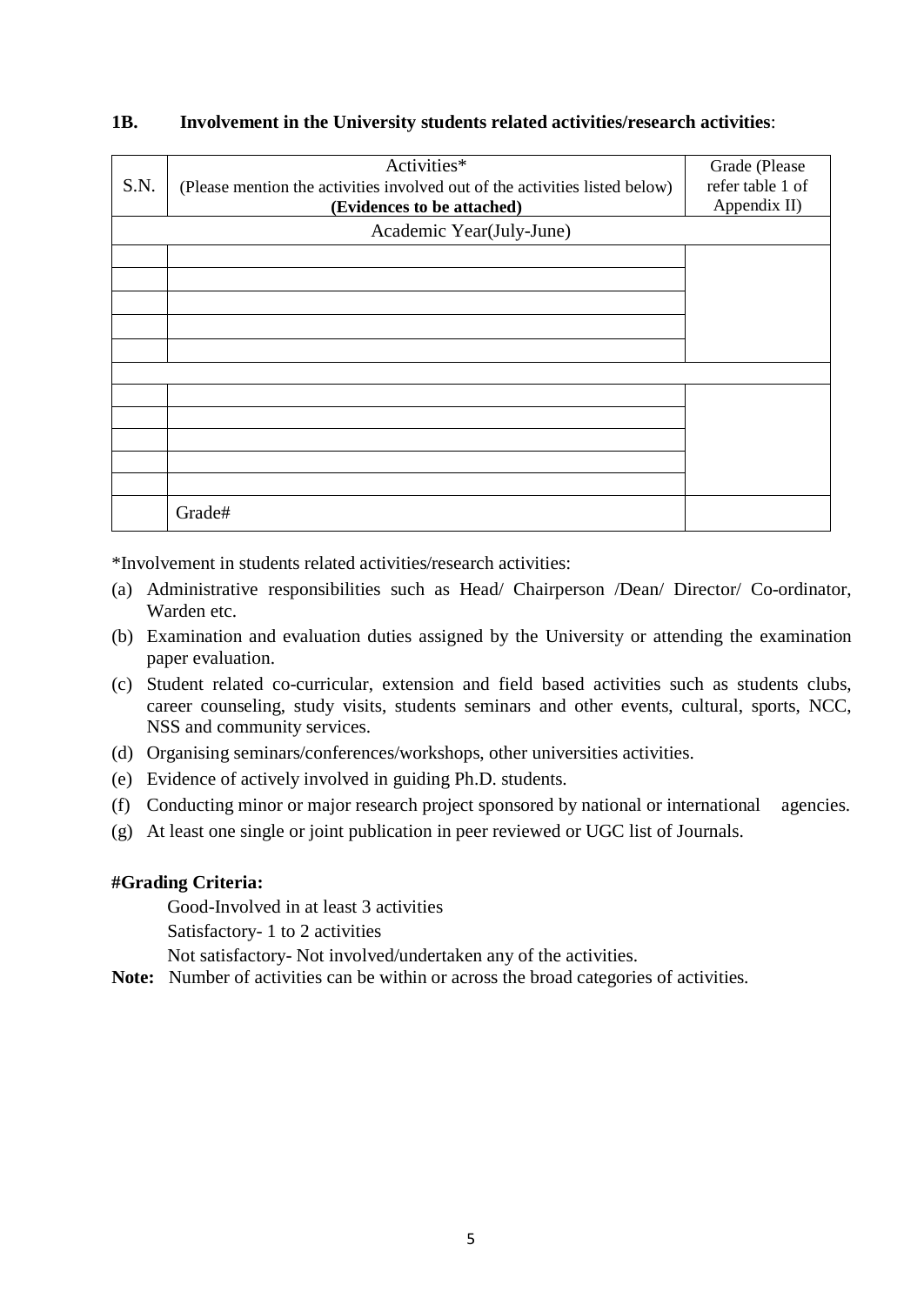| S.N. | Activities attended*<br>(Please mention the activities involved out of the activities listed below)<br>(Evidences to be attached) |  |  |  |  |  |
|------|-----------------------------------------------------------------------------------------------------------------------------------|--|--|--|--|--|
|      | Academic Year(July-June)                                                                                                          |  |  |  |  |  |
|      |                                                                                                                                   |  |  |  |  |  |
|      |                                                                                                                                   |  |  |  |  |  |
|      |                                                                                                                                   |  |  |  |  |  |
|      |                                                                                                                                   |  |  |  |  |  |
|      |                                                                                                                                   |  |  |  |  |  |
|      |                                                                                                                                   |  |  |  |  |  |
|      |                                                                                                                                   |  |  |  |  |  |
|      |                                                                                                                                   |  |  |  |  |  |
|      |                                                                                                                                   |  |  |  |  |  |
|      |                                                                                                                                   |  |  |  |  |  |
|      |                                                                                                                                   |  |  |  |  |  |

# **1C.** Personal Development Related to Teaching and Research Activities:

\*Orientation/Refresher/Research Methodology course, development of e-contents and MOOCs, Workshop, Syllabus up-gradation workshop, Training Teaching-Learning Evaluation, Technology Programmes and Faculty Development Programmes.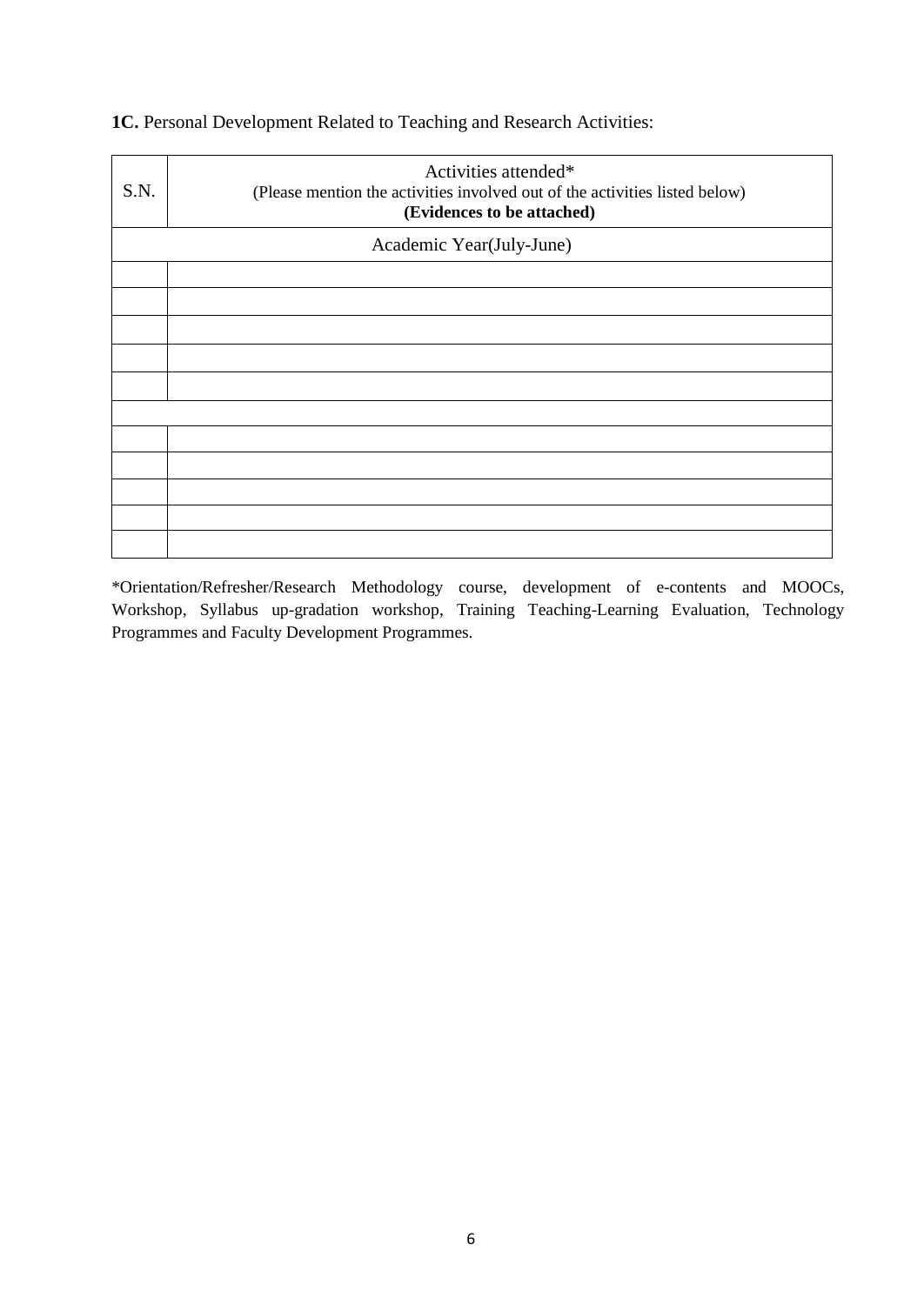#### **CATEGORY: II. RESEARCH, PUBLICATIONS AND ACADEMIC CONTRIBUTIONS**

1. Research Papers published in Peer Reviewed or UGC listed Journals: **(Evidences to be attached)**

| S.No. | Title<br>with<br>page<br>nos. | Journal<br>& Date<br>of<br>Publicat<br>10 <sub>n</sub> | <b>ISSN/ISB</b><br>N No. | Whether<br>peer<br>reviewed<br>Impact<br>Factor, if<br>any | No. of<br>$CO-$<br>authors | Whether you are<br>the<br>First/Principal/Co<br>rresponding<br>author | Score<br>(please refer<br>Table 2 of<br>Appendix<br>II) |
|-------|-------------------------------|--------------------------------------------------------|--------------------------|------------------------------------------------------------|----------------------------|-----------------------------------------------------------------------|---------------------------------------------------------|
|       |                               |                                                        |                          |                                                            |                            |                                                                       |                                                         |
|       |                               |                                                        |                          |                                                            |                            | <b>Total Score</b>                                                    |                                                         |

- 2. Publications (other than Research Papers) : **(Evidences to be attached)**
- (a) Books authored which are published by: International Publishers/national publishers/chapter in Edited Book, Editor of Book by International Publisher/Editor of Book by National Publisher

| S.No. | <b>Chapter Title</b><br>with page nos.<br>& year of<br>Publication | <b>Book</b><br>Title,<br>editor $\&$<br>publisher | <b>ISSN/ISBN</b><br>No. | No. of<br>$CO-$<br>authors | Are<br>vou<br>main<br>Author | National /<br>International | Score<br>(please refer<br>Table 2 of<br>Appendix II) |
|-------|--------------------------------------------------------------------|---------------------------------------------------|-------------------------|----------------------------|------------------------------|-----------------------------|------------------------------------------------------|
|       |                                                                    |                                                   |                         |                            |                              |                             |                                                      |
|       |                                                                    |                                                   |                         |                            |                              | <b>Total Score</b>          |                                                      |

(b) Translation works in Indian and Foreign Languages by qualified faculties

| S.No. | <b>Chapter or Research</b><br>Paper or Book with<br>title, page nos. & year<br>of Publication | Chapter/<br>Research<br>paper/Book<br>editor &<br>publisher | <b>ISSN/ISBN</b><br>No. | National /<br>International | Score<br>(please refer<br>Table 2 of<br>Appendix II) |
|-------|-----------------------------------------------------------------------------------------------|-------------------------------------------------------------|-------------------------|-----------------------------|------------------------------------------------------|
|       |                                                                                               |                                                             |                         |                             |                                                      |
|       |                                                                                               |                                                             |                         | <b>Total Score</b>          |                                                      |

3. Creation of ICT mediated Teaching Learning pedagogy and content and development of new and innovative courses and curricula:

| S.No.        | Activity<br>(Evidence to be attached)     | Publication<br>details | No. of<br>course(s) | Score<br>(please refer Table 2)<br>of Appendix II) |
|--------------|-------------------------------------------|------------------------|---------------------|----------------------------------------------------|
| (a)          | <b>Development of Innovative pedagogy</b> |                        |                     |                                                    |
| (b)          | Design of new curricula and courses       |                        |                     |                                                    |
| <b>MOOCs</b> |                                           |                        |                     |                                                    |
| (i)          | Development of complete MOOCs in          |                        |                     |                                                    |
|              | 4 quadrants (4 credit course) (In case    |                        |                     |                                                    |
|              | of MOOCs of lesser credits 05             |                        |                     |                                                    |
|              | marks/credit)                             |                        |                     |                                                    |
| (ii)         | MOOCs (developed in 4 quadrants)          |                        |                     |                                                    |
|              | per module/lecture                        |                        |                     |                                                    |
| (iii)        | Content writer/subject matter expert      |                        |                     |                                                    |
|              | for each module of MOOCs (at least        |                        |                     |                                                    |
|              | one quadrant)                             |                        |                     |                                                    |
| (iv)         | Course Coordinator for MOOCs<br>(4)       |                        |                     |                                                    |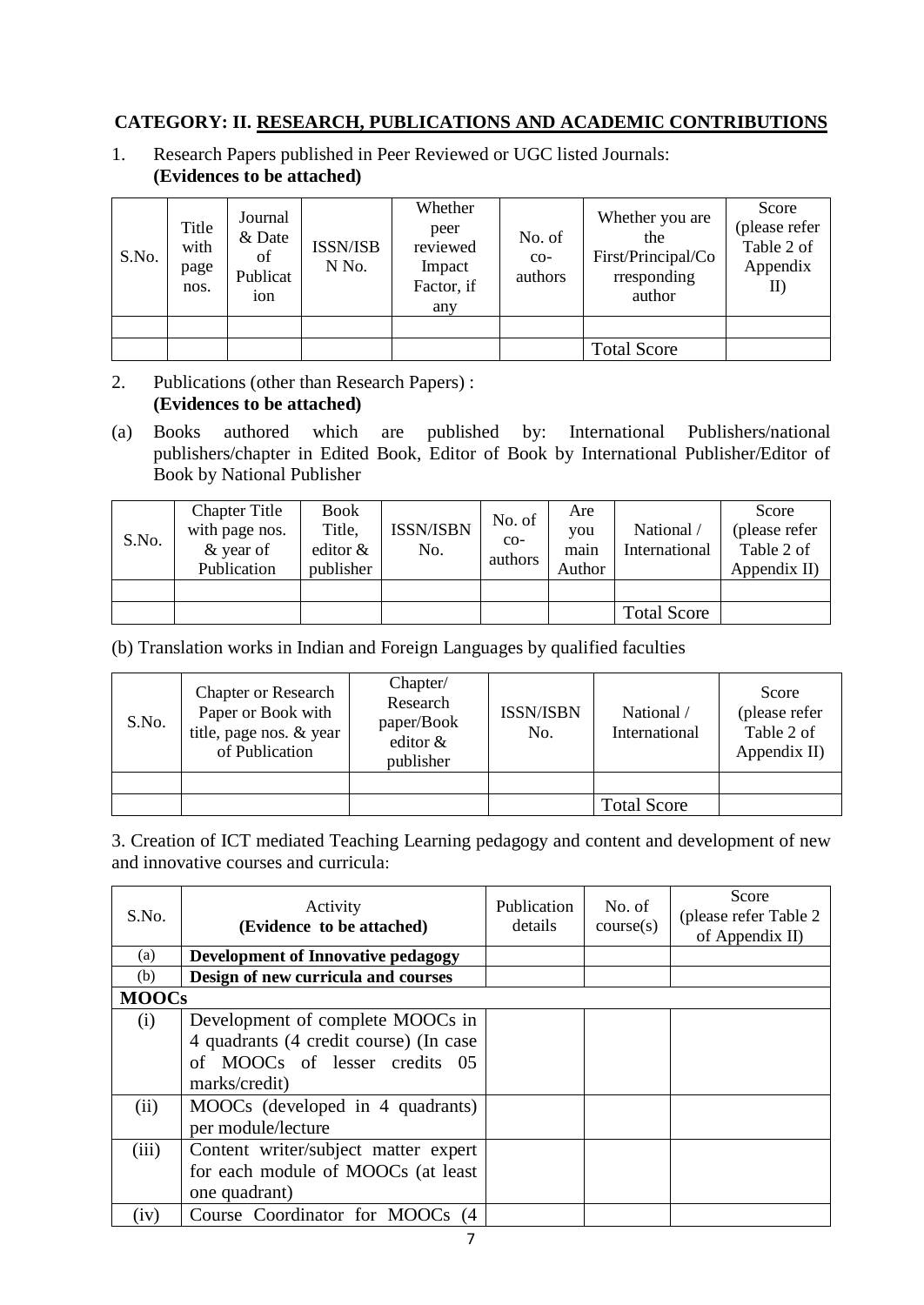| <b>E-Contents</b> | credit course) (In case of MOOCs of<br>lesser credits 02 marks/credit)                                            |                |  |
|-------------------|-------------------------------------------------------------------------------------------------------------------|----------------|--|
|                   |                                                                                                                   |                |  |
| (i)               | Development of e-Content in 4<br>quadrants for a complete course/e-<br>book-                                      |                |  |
| (ii)              | e-Content (developed in 4 quadrants)<br>per module                                                                |                |  |
| (iii)             | Contribution to development of e-<br>content module in complete<br>course/paper/e-book (at least one<br>quadrant) |                |  |
| (iv)              | Editor of e-content for complete<br>course/paper/e-book                                                           |                |  |
|                   |                                                                                                                   | Total<br>Score |  |

#### 4.a.RESEARCH GUIDANCE: **(Evidences to be attached)**

| S.No.                  | Number<br>Enrolled | Thesis<br>Submitted | Degree awarded<br>with year of award | Score<br>(please refer Table)<br>2 of Appendix II) |
|------------------------|--------------------|---------------------|--------------------------------------|----------------------------------------------------|
| M.Phil/PG dissertation |                    |                     |                                      |                                                    |
| Ph.D. or equivalent    |                    |                     |                                      |                                                    |
|                        |                    |                     | <b>Total Score</b>                   |                                                    |

#### b. Research Projects Completed : **(Evidences to be attached)** More than 10 Lakh (10 score), Less than 10 Lakh (5 score)

| S.No. | Title | Agency | Period | Grant/Amount<br>(Rsin Lakh) | Score<br>please refer Table 2<br>of Appendix II) |
|-------|-------|--------|--------|-----------------------------|--------------------------------------------------|
|       |       |        |        |                             |                                                  |
|       |       |        |        |                             |                                                  |
|       |       |        |        | <b>Total Score</b>          |                                                  |

c. Research Projects Ongoing: **(Evidences to be attached)** More than 10 Lakh (5 score), Less than 10 Lakh (2 score)

| S.No. | Title | Agency | Period | Grant/Amount<br>(Rsin Lakh) | Score<br>(please refer Table 2)<br>of Appendix II) |
|-------|-------|--------|--------|-----------------------------|----------------------------------------------------|
|       |       |        |        |                             |                                                    |
|       |       |        |        | <b>Total Score</b>          |                                                    |

#### d. Consultancy **(Evidences to be attached)**

| S.No. | Title | Agency | Period | Grant/Amount<br>(Rs. in Lakh) | Score<br>(please refer Table 2)<br>of Appendix II) |
|-------|-------|--------|--------|-------------------------------|----------------------------------------------------|
|       |       |        |        |                               |                                                    |
|       |       |        |        | <b>Total Score</b>            |                                                    |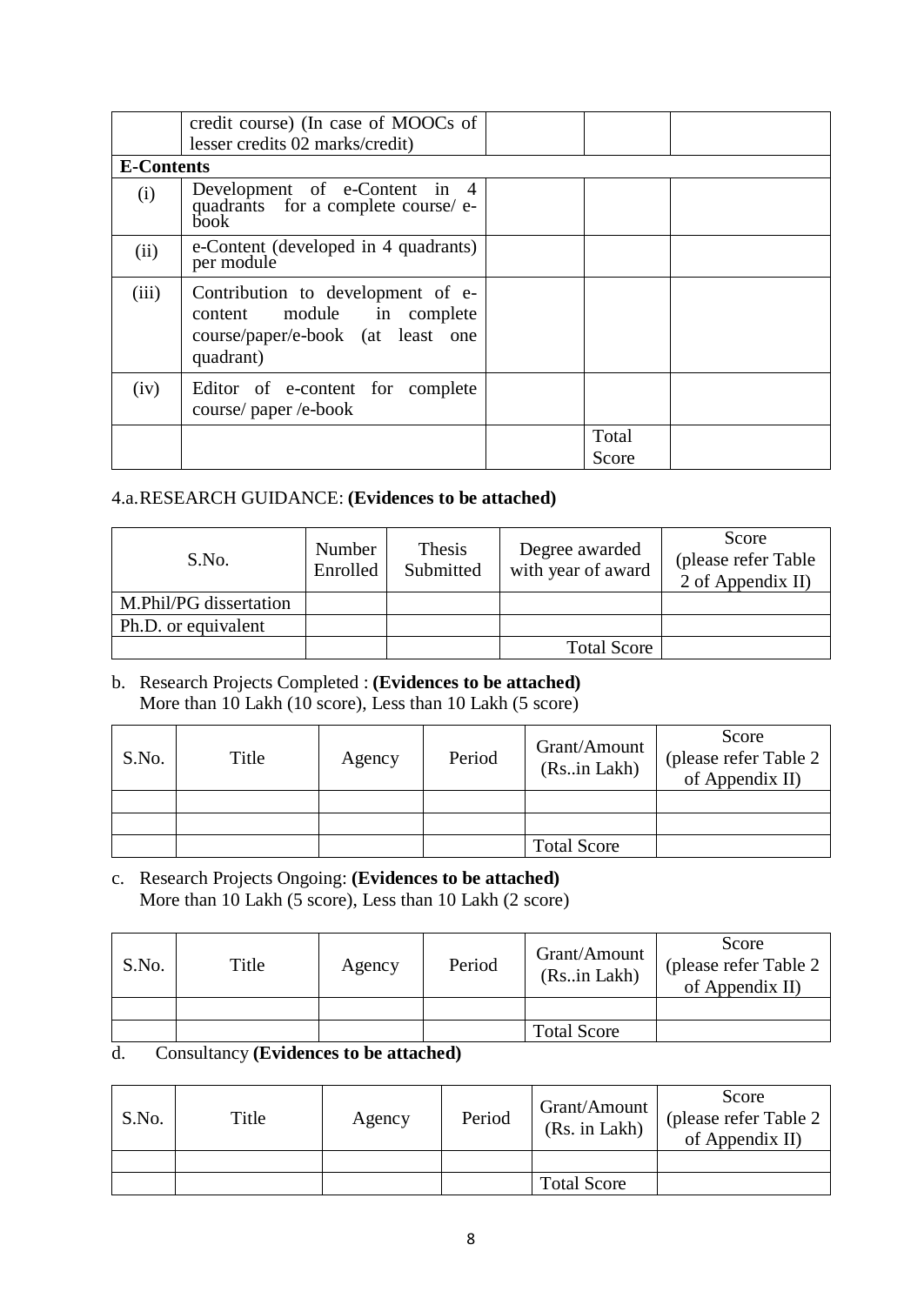#### 5.a. Patents : **(Evidences to be attached)**

| S.No. | Title | Agency | Period | International | National or Grant/Amount<br>(Rs. in Lakh) | Score<br>(please refer Table<br>2 of Appendix II) |
|-------|-------|--------|--------|---------------|-------------------------------------------|---------------------------------------------------|
|       |       |        |        |               |                                           |                                                   |
|       |       |        |        |               | <b>Total Score</b>                        |                                                   |

5.b. \*Policy Document (Submitted to an International body/organisation like UNO/UNESCO/World Bank/International Monetary Fund etc. or Central Government or State Government)

#### **(Evidences to be attached)**

| S.No. | Title | Agency | Date of<br>submission | State or<br>National or<br>International | Grant/Amount<br>(Rs. in Lakh) | Score<br>(please refer<br>Table 2 of<br>Appendix II) |
|-------|-------|--------|-----------------------|------------------------------------------|-------------------------------|------------------------------------------------------|
|       |       |        |                       |                                          |                               |                                                      |
|       |       |        |                       |                                          | <b>Total Score</b>            |                                                      |

#### 5.c Awards/Fellowships : (Evidence to be attached)

| S.No.   Award/Fellowship | International / National | Score<br>(please refer Table<br>2 of Appendix II) |
|--------------------------|--------------------------|---------------------------------------------------|
|                          |                          |                                                   |
|                          | <b>Total Score</b>       |                                                   |

6. Invited lectures /Resource Person/paper presentation in Seminars/Conferences/full paper in Conferences proceedings (Paper presented in Seminars/Conferences and also published as full paper in Conference Proceedings will be counted only once)

| S.No. | Activity<br>(Evidences to be | International (abroad)/International<br>(within country)/ National / State | Score<br>(please refer Table) |
|-------|------------------------------|----------------------------------------------------------------------------|-------------------------------|
|       | attached)                    | /University                                                                | 2 of Appendix II)             |
|       |                              |                                                                            |                               |
|       |                              | <b>Total Score</b>                                                         |                               |

#### GRAND TOTAL of CATEGORY II ) \_\_\_\_\_\_\_\_\_\_\_\_\_

#### **(minimum 110** for Academic level 13A to level 14 and **70** for

academic level 12 to 13A) (Sum of 1 to 6)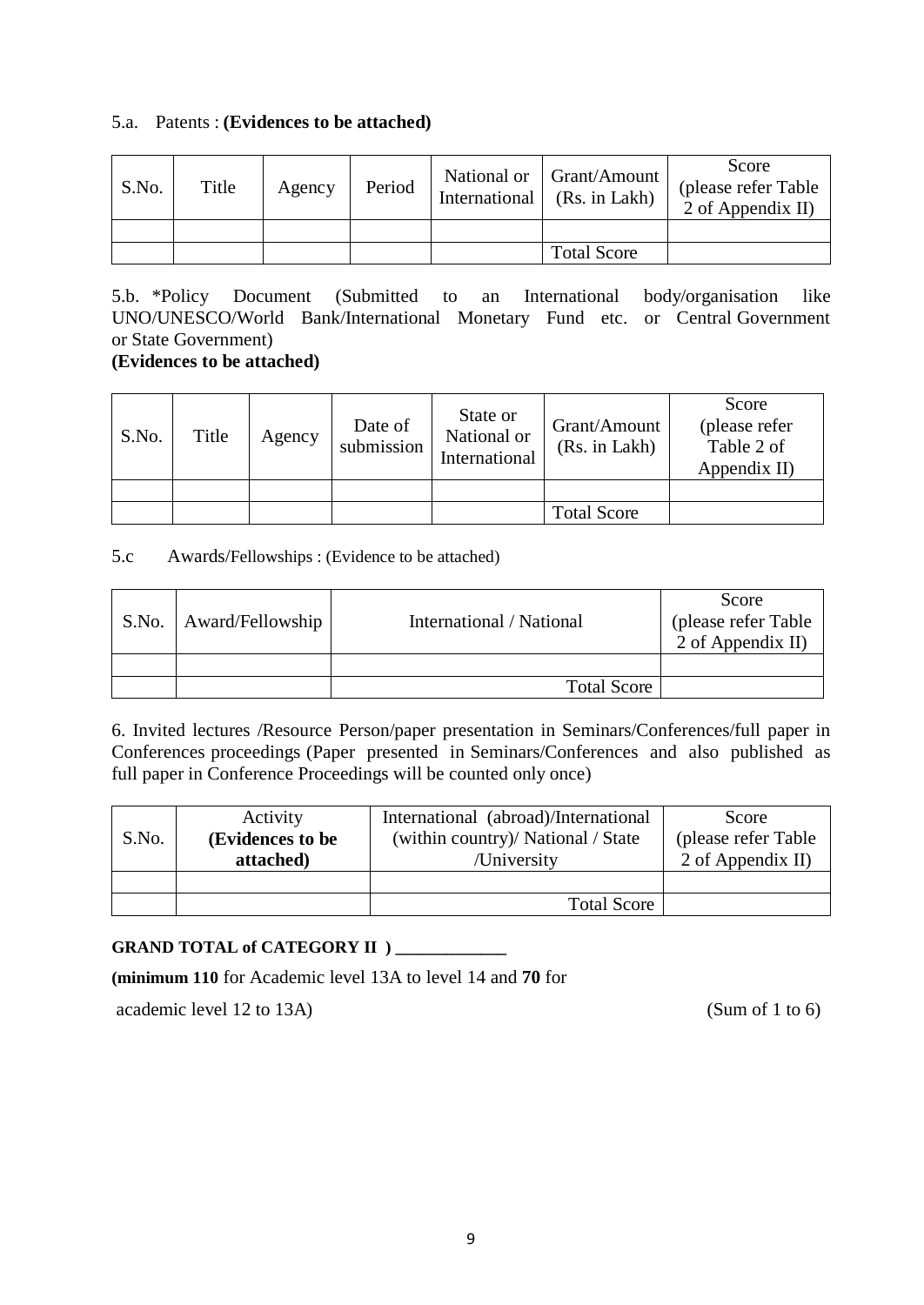| <b>SUMMARY OF GRADING &amp; SCORE</b> |  |  |
|---------------------------------------|--|--|
|                                       |  |  |

| Cate-<br>gory  | Criteria                                                                                                                                                           | Overall<br>Grading*<br>(for category)<br>I-1A and $1B$ ) | Name of activity<br>attended as per<br>clause 6.4 of<br>Regulations<br>(for category $I-1C$ ) | <b>Total Score</b><br>of category II |
|----------------|--------------------------------------------------------------------------------------------------------------------------------------------------------------------|----------------------------------------------------------|-----------------------------------------------------------------------------------------------|--------------------------------------|
|                | <b>Teaching, Learning and Evaluation related activities :</b>                                                                                                      |                                                          |                                                                                               |                                      |
| 1A             | Teaching                                                                                                                                                           |                                                          |                                                                                               |                                      |
| 1B             | Evaluation<br>Examination,<br>Activities<br>and<br>Administrative Support &<br>Participation in Students'<br>$Co$ -curricular &<br>Extra-<br>curricular Activities |                                                          |                                                                                               |                                      |
| 1 <sup>C</sup> | Personal<br>Development<br>Related to Teaching and<br><b>Research Activities:</b>                                                                                  |                                                          | 1.<br>2.<br>3.                                                                                |                                      |
| $\mathbf{I}$   | <b>Research, Publication and</b><br><b>Academic Contribution.</b>                                                                                                  |                                                          |                                                                                               |                                      |

#### \* **Overall Grading:**

**Good**: Good in teaching (1A of category I) and satisfactory or good in activity in 1B of category I or

**Satisfactory**: Satisfactory in teaching (1A of category I) and good or satisfactory in activity in 1B of category I.

**Not Satisfactory**: If neither good nor satisfactory in overall grading.